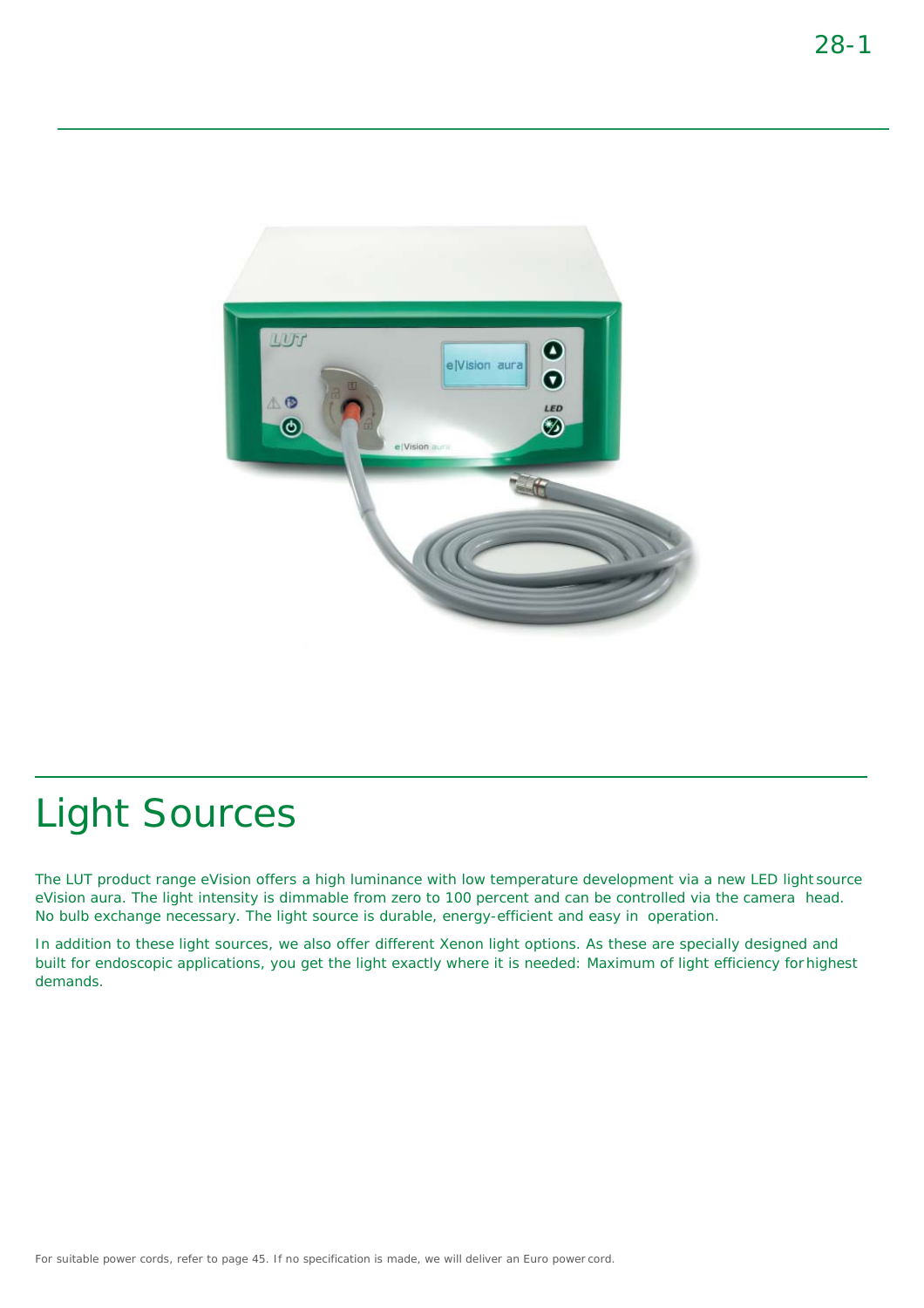

#### **LED Light Source** eVision aura

The LED light source is suitable for all endoscopic applications. Features a multi-light guide adapter and LCD display. Light intensity is dimmable from 5 to 100 %. Due to the long-lasting LED technology of a life time of about 50,000 hours, bulb exchanges are a history of the past.

| Lamp                                                                                                                                                                |
|---------------------------------------------------------------------------------------------------------------------------------------------------------------------|
| Type: LED                                                                                                                                                           |
| Color temperature: 6500 Kelvin                                                                                                                                      |
| Average lamp life: approx. 50,000 h                                                                                                                                 |
| Luminous flux: 1,400 lm                                                                                                                                             |
| Display; controls                                                                                                                                                   |
| Operation control panel: ON/OFF with LED lamp, UP/DOWN light intensity, button for light intensity                                                                  |
| LCD display with current dimming                                                                                                                                    |
| Light quide socket system Storz, Wolf and ACMI                                                                                                                      |
| Connectivity: bus interface                                                                                                                                         |
| System                                                                                                                                                              |
| Standard conformity: IEC/DIN EN 60601-1<br>Electromagnetic compatibility: EN 60601-1-2<br>Classification: CE-mark<br>According to medical directive 93/42 EEC class |
| 100 - 240 V AC, 50/60 Hz, 1.0 - 0.42 A                                                                                                                              |
| Dimensions /Weight                                                                                                                                                  |
| Housing: 295 x 130 x 355 mm (W x H x D)                                                                                                                             |
| Weight: 5.8 kg                                                                                                                                                      |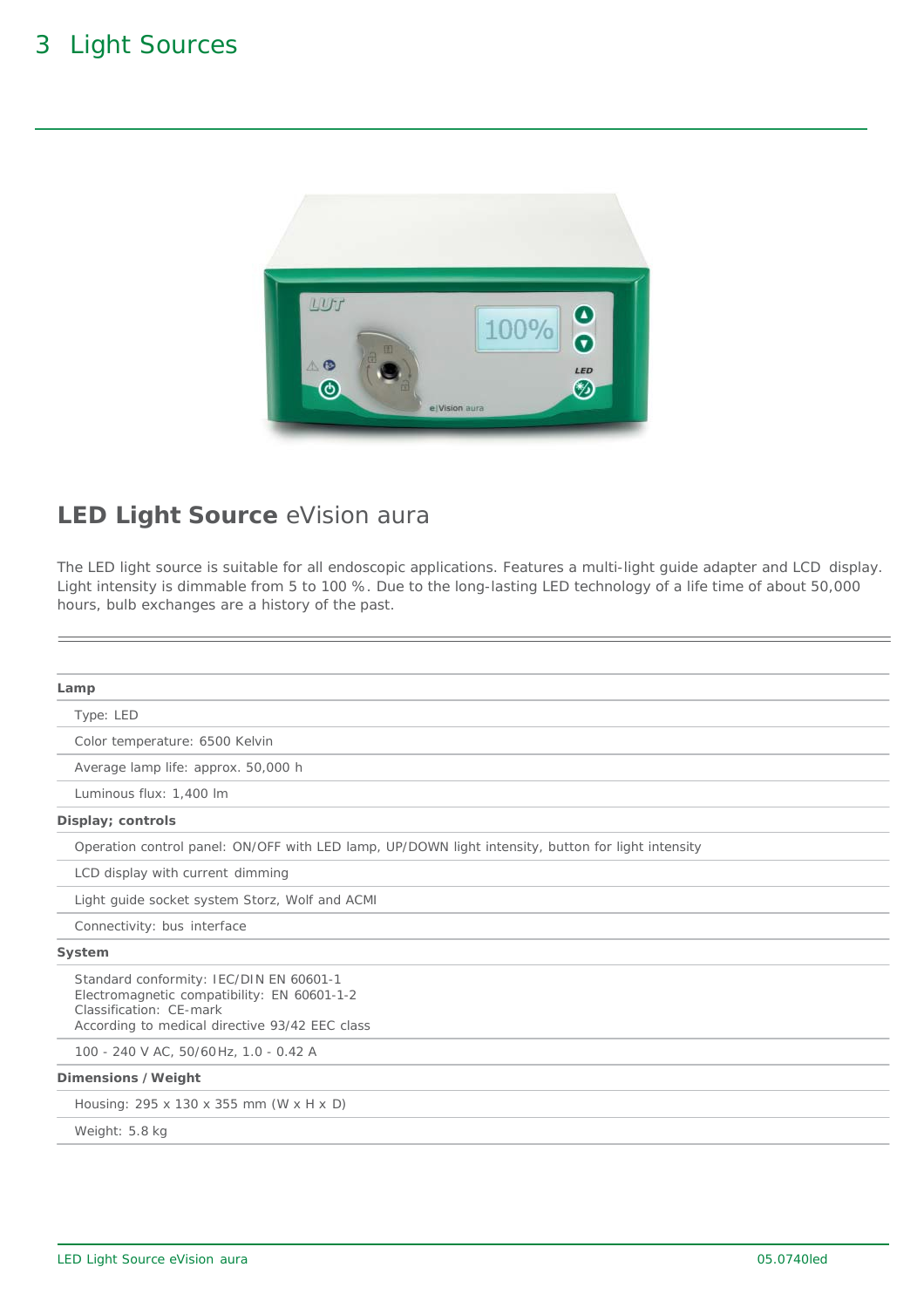

#### **Xenon Light Source** XL300.xenon

300 Watt Xenon light source, our most powerful light source. With LCD display and microprocessor control to optimize light-intensity performance and lamp life-time.

| Lamp                                       |
|--------------------------------------------|
| Type: Xenon arc lamp                       |
| Power: 300 W                               |
| Color temperature: 5600 Kelvin             |
| Average lamp life: 600 h                   |
| Easy lamp replacement                      |
| Display; controls                          |
| Operation control panel: ON/OFF            |
| Lamp-life LCD display                      |
| Light guide socket system LUT and Storz    |
| Electronic lamp change indicator           |
| Mechanical adjustment of light intensity   |
| System                                     |
| Approval acc. EN 60601-1, Class I, CE-mark |
| 90 - 264 V AC, 50/60 Hz                    |
| Dimensions /Weight                         |
| Housing: 267 x 138 x 360 mm (W x H x D)    |
| Weight: 7.8 kg                             |
|                                            |

| Xenon Light Source XL300. Xenon | 05.0625x.1 |
|---------------------------------|------------|
| Spare lamp, Xenon 300 Watt      | 05.0141x   |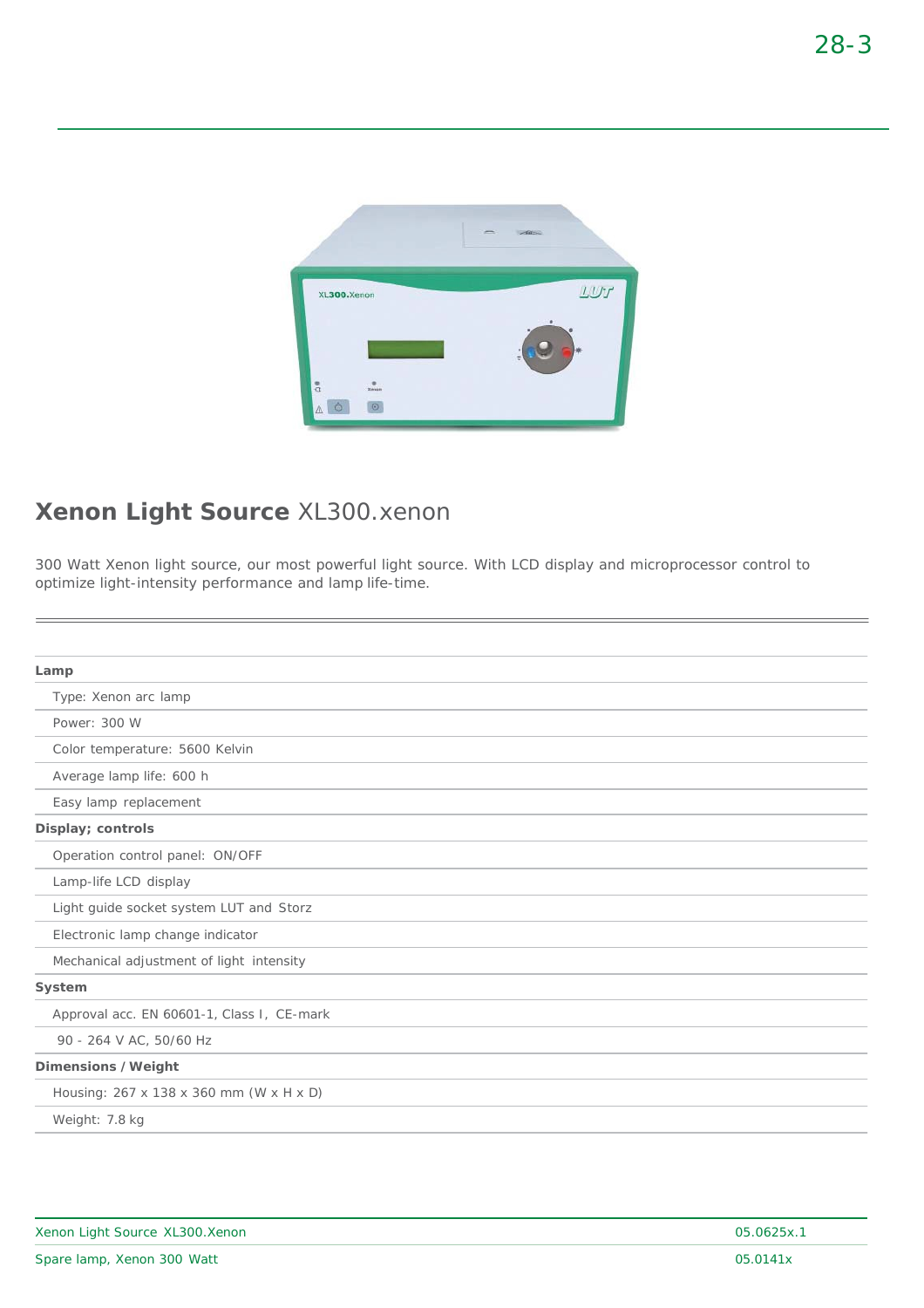

## **Xenon Light Source** XL180.xenon

180 Watt Xenon light source for all applications and needs. With adjustable mechanical diaphragm for light adjustment.

| Lamp                                                                   |
|------------------------------------------------------------------------|
| Type: Xenon                                                            |
| Power: 180 W                                                           |
| Color temperature: 6000 Kelvin                                         |
| Average lamp life: 500 h                                               |
| Easy lamp replacement                                                  |
| Display; controls                                                      |
| Operation control panel: ON/OFF                                        |
| Remaining lamp life indicator                                          |
| Light guide socket system LUT and Storz                                |
| Mechanical adjustment of light intensity                               |
| System                                                                 |
| Medical device directive 93/42/ EEC Class 1.<br>EN 60601-1; BF/CE mark |
| 100 - 240 V~, 50/60 Hz                                                 |
| Dimensions /Weight                                                     |
| Housing: 360 x 128 x 320 mm (W x H x D)                                |
| Weight: 7.0 kg                                                         |
|                                                                        |

| Light Source XL180.xenon   | 05.0620x.m1 |
|----------------------------|-------------|
| Spare lamp, Xenon 180 Watt | 05.0139x.m1 |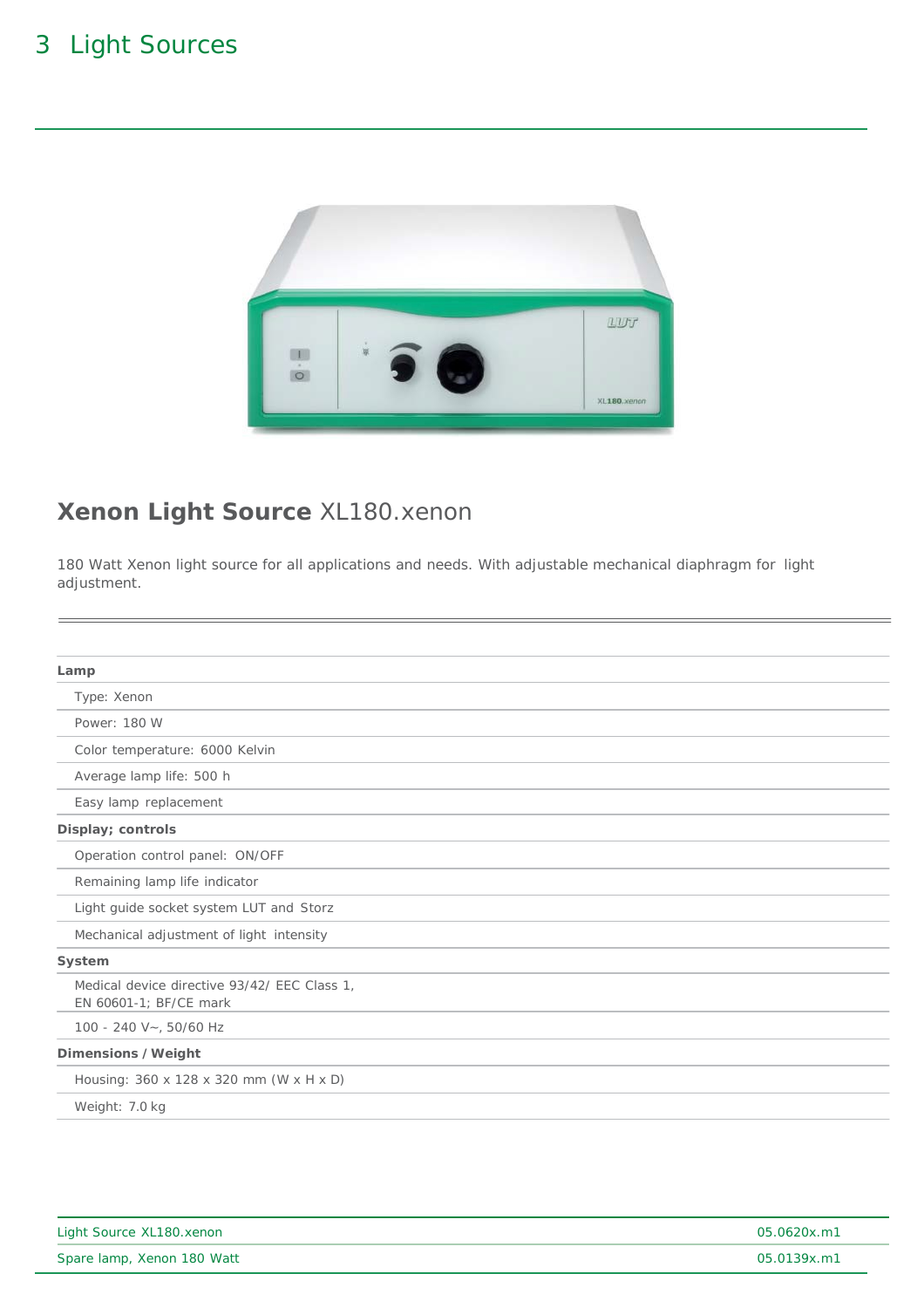

## **Halogen Light Source** HL250

250 Watt Halogen light source with integrated spare lamp for endoscopic applications.

| Lamp                                                                             |
|----------------------------------------------------------------------------------|
| Type: Halogen                                                                    |
| Power: 250 W                                                                     |
| Color temperature: 3200 Kelvin                                                   |
| Average lamp life: 50 h                                                          |
| Lamp change to integrated spare lamp without opening the housing                 |
| Controls                                                                         |
| Stepless adjustable light intensity                                              |
| Light guide socket system LUT and Storz                                          |
| Rotary knob for lamp change                                                      |
| System                                                                           |
| 230 V AC + - 10 % or at 115 V AC + - 10 %                                        |
| Medical device directive 93/42/ EEC Class 1, IEC 601-1<br>EN 60601-1, BF/CE mark |
| Dimensions /Weight                                                               |
| Housing: 355 x 110 x 347 mm (W x H x D)                                          |
| Weight: 8.0 kg                                                                   |
|                                                                                  |

| Halogen Light Source HL250   | 05.0082h.1 |
|------------------------------|------------|
| Spare lamp, halogen 250 watt | 05.0081h   |